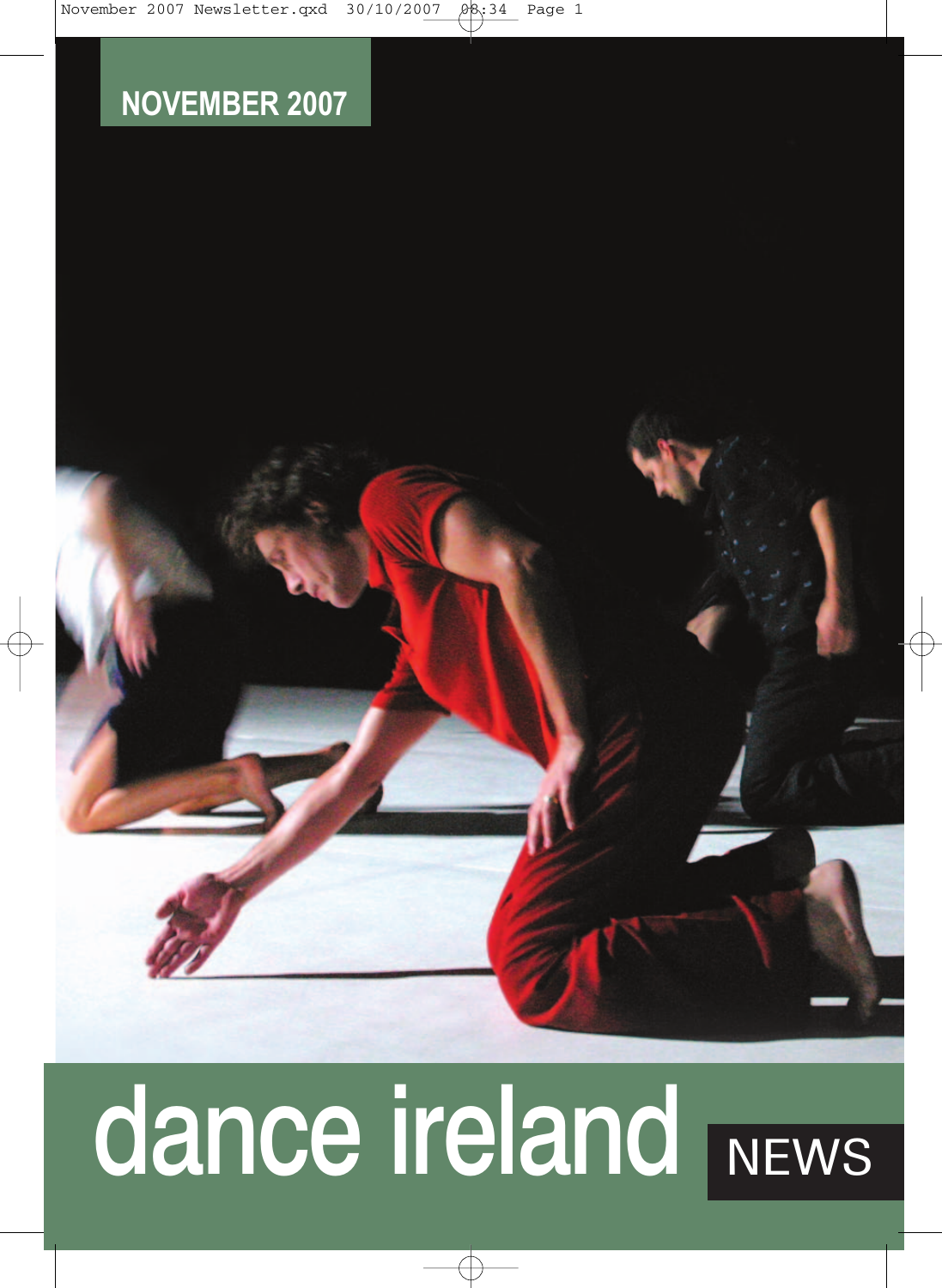Dance Ireland, the trading name of the Association of Professional Dancers in Ireland Ltd., was established in 1989 as a membership-led organisation dedicated to the promotion of professional dance practice in Ireland. Since that time it has evolved into a national, strategic resource organisation whose core aims include the promotion of dance as a vibrant artform, the provision of support and practical resources for professional dance artists and advocacy on dance and choreography issues.

Dance Ireland also manages DanceHouse, a purpose-built, state-of-the-art dance rehearsal venue, located in the heart of Dublin's north-east inner city. DanceHouse is at the heart of Dance Ireland activities, as well as being a home for professional dance artists and the wider dance community. In addition to hosting our comprehensive artistic programme of professional classes, seminars and workshops, and a fully-equipped artists' resource room, DanceHouse offers a range of evening classes to cater to the interests and needs of the general public.

### **BOARD MEMBERS**

Liz Roche *Chairperson*, Ríonach Ní Néill *Secretary*, Muirne Bloomer, Adrienne Brown, Megan Kennedy, Joseph Melvin, Fearghus Ó Conchúir, John Scott, Gaby Smith.

### **DANCE IRELAND PERSONNEL**

Paul Johnson, *Chief Executive* Siân Cunningham, *General Manager/DanceHouse*  Elisabetta Bisaro, *Development Officer* Duncan Keegan, *Administrator*  Brenda Crea & Glenn Montgomery, *Receptionists/Administrative Assistants*  Dance Ireland, DanceHouse, Liberty Corner, Foley Street, Dublin 1. Tel: 01 855 8800 Fax: 01 819 7529

Email: info@danceireland.ie Website: www.danceireland.ie

**Dance Ireland News** is published 12 times a year

*Published by Dance Ireland, DanceHouse, Liberty Corner, Foley St, Dublin 1, Ireland.*

*Printed by CRM Design & Print, Unit 6, Bridgecourt Office Park, Walkinstown Ave. Dublin 12, Ireland.*

### **ISSN 1649-9506**

### **Disclaimer**

Dance Ireland reserves the right to edit or amend all articles or notices published in this magazine. The views expressed are those of contributors or editor and do not necessarily represent the views of Dance Ireland members.

**2**

**Cover:** *Slow Down*, DTI. **Source:** DTI

**Deadlines for next edition:**

**December 2007** Copy & Photos: Fri 16 November Inserts: Fri 23 November

*All photos submitted must be accompanied by appropriate credits and acknowledgements*

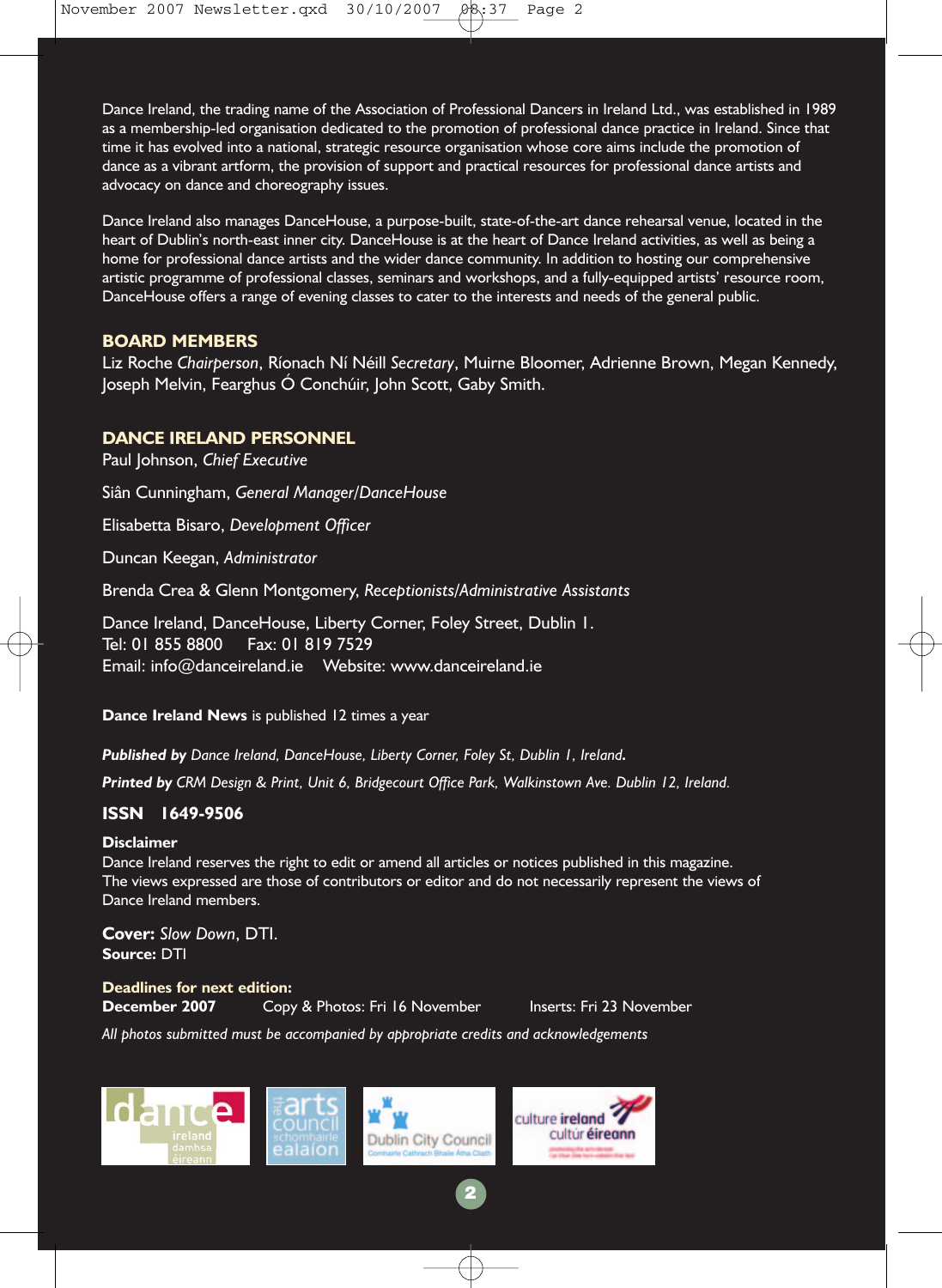

# **INTRODUCTION**

Welcome to our November issue, one that is, as always, crammed with articles, reports and announcements. For some, hectic weeks of touring still lie ahead, while for others, one can detect a more retrospective tone as the challenging work of the past few months is reviewed. Whatever the balance, from here to the New Year, the contemplation of work done and work still to do will doubtless preoccupy many of our members – much as it shall all of us here in DanceHouse. With the **ICNWP 2007** and the **Dance Ireland/Movement Research NYC** international dance exchange happening in November, the year feels far from over. For all of you who can't wait for next year to come, we give advance notice of a series of **Multi-Disciplinary Exchanges**, which we hope will eventually spark off new inspirational and provocative approaches to dance practice.

No year quite lives up to the ill-defined hopes we step into it with. Yet despite the disappointment this might occasion, each year bears events so unexpected and revelatory, that often, we're thankful for unanswered prayers. And it's in that spirit – a spirit of thanksgiving – that we seek proposals for a week of celebrations at DanceHouse. From **7th to 11th January 2008**, we will celebrate *a year in DanceHouse and a year of dance to come*. This is a chance to capture and lead the imagination of the press, the public and your peers. We will officially launch DanceHouse on 7th January and celebrations will continue throughout the week. We're looking for as representative a cross-section of dance as possible which reflects our vibrant and growing community. At the moment, the programme includes taster classes and informal studio presentations but we need input from our members to really kick things off and celebrate our achievements.

So, if you want to play your part in the celebrations, please contact administrator Duncan Keegan with your ideas at duncan.keegan@danceireland.ie or phone 01 8558800 by **5pm**, **Friday 16th November**.

**3**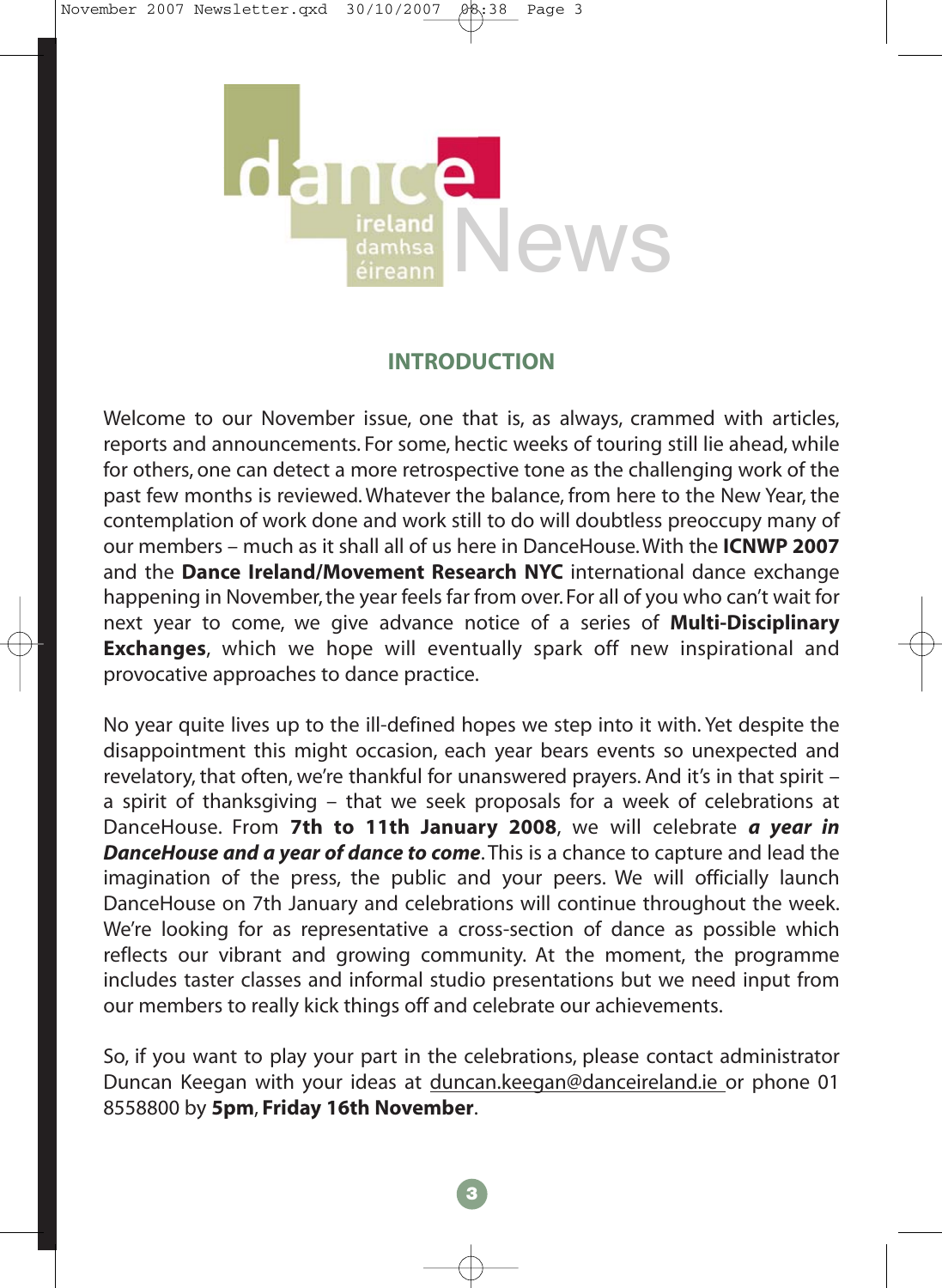# **IRISH CHOREOGRAPHERS' NEW WORKS PLATFORM 2007**

### *31st October - 8th November*

As reported in last month's issue, this year's **Irish Choreographers' New Works Platform** will be held in **Cork**, with **Catherine Young, Inma Moya, Andrea Pastorella** and **Jane Kellaghan** selected to participate in an intensive 8-day creative laboratory. Studio space and provision to work with up to three dancers is being made available to each participant, as well as a stipend to facilitate our choreographers in their efforts to focus exclusively on the work process. Under the mentorship of choreographer **Wendy Houstoun**, this year's platform promises to be an intense yet rewarding experience for all concerned. We invite the dance community, both in Cork and farther afield, to join us for an **open sharing** on **7th November**, **5.30pm** at the **Firkin Crane**, Cork, where our choreographers will have the opportunity to share the results of their efforts and explorations.

# **INTERNATIONAL DANCE EXCHANGE PROGRAMME DANCE IRELAND / MOVEMENT RESEARCH NYC**

We are delighted to announce Irish dance artists **Laura Murphy** and **Niamh Condron** have been selected to participate in the first phase of an exchange to last almost three weeks. It is envisioned that this significant time period will allow both participants a unique opportunity to experience a more in-depth and productive exchange than might otherwise be possible. Arriving in New York City on November 13th and departing on December 4th, Niamh and Laura will engage in the ongoing schedule of classes and festival workshops offered by Movement Research (MR) over that period. On **20th November**, as part of MR Studies Project there will be a **public** **conversation** about dance and dance-making in both Ireland and the U.S., the comparisons and contrasts that may be drawn between their respective creative communities. It is widely recognized that both cultures continue to influence each other in philosophical and practical terms; invited panellists such as IDFI director **Laurie Uprichard**, **Vallejo Gartner**, IMDT Artistic Director **John Scott** will discuss their own personal working histories, as well as sharing their perspective on the aesthetic dialogues happening between and within the U.S. and Ireland.

The International Exchange Programme with Movement Research NYC is part of the Choreographic Services and Research programme, which concludes with a series of **Multi-Disciplinary Exchanges** in 2008. The multidisciplinary exchanges are seen as a vehicle of debate and sharing between dance artists and other artists, introducing new inspirational and provocative approaches to dance practice. Including workshops, public discussions and showings, the multidisciplinary exchanges cater for all tastes!

### **Body and Light**

2 day workshop + lecture demonstration for choreographers and lighting designers Led by Lighting Designer Eric Wurtz (F) 3, 4, 5 January 2008 The Cube, Project Arts Centre

### **Body and Camera**

3-day workshop + demonstration and Q&A Led by visual artists Anne Cleary and Denis Connolly (FR/IRL) 27 Feb - 1 March 2008 **DanceHouse** 

### **Body and Architecture**

5-day workshop  $+$  informal showing  $+$ discussion Led by choreographer Hayo David (D/B) 31st March – 5th April 2008 DanceHouse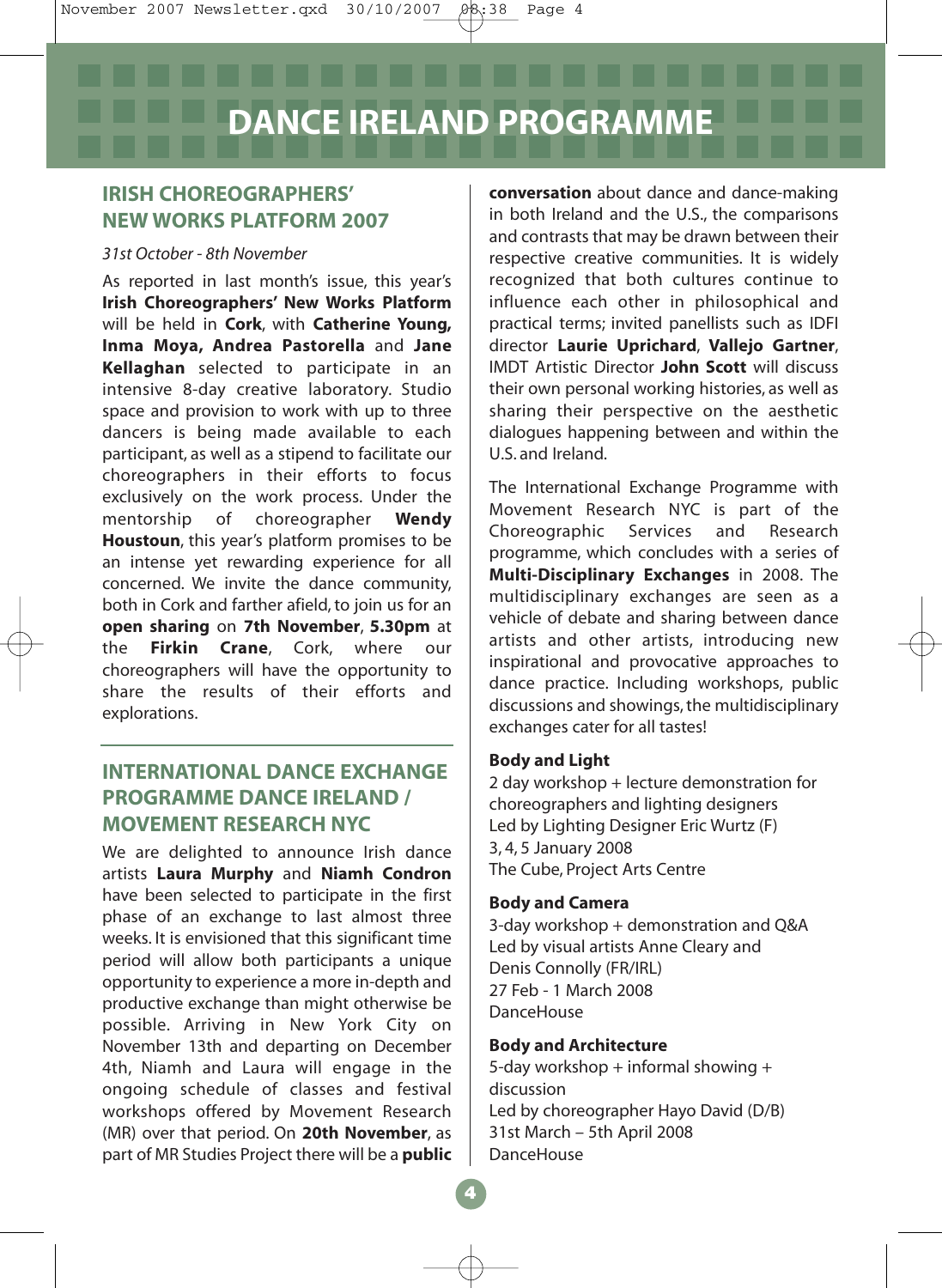# **REX LEVITATES OPEN COMPANY CLASS IN ASSOCIATION WITH DANCE IRELAND**

Dance Ireland is pleased to announce a series of open company morning classes with dance company Rex Levitates, to be held in DanceHouse this November. These classes offer individual dancers the opportunity to learn from and train with members of one of the most accomplished companies currently active in Ireland. Classes will alternate between Jenny Roche (contemporary) and Grant McLay (ballet). For class fees and times, see page 16.

# **THE HARRY CLARKE PROJECT 2006 – 2008**

### *By Michelle Cahill*

An arts partnership conducted between Larkin Community College, Dance Ireland and the Hugh Lane Gallery, the Harry Clarke Project is one in which the students explore the Harry Clarke stained glass in the Hugh Lane Gallery based on Keats' poem, *The Eve of St Agnes* – and from which students will prepare, present and perform their creative response to the stained glass through dance, drama, painting and poetry.

### **Phase II January to June 2007**

The Harry Clarke project with Larkin Community College is certainly the most ambitious and creative projects I have engaged with to date. From the very first meeting with those artists and teachers involved, I had a sense of how big this project was, and how important it was for me to maintain focus and devise a dance programme for Phase II that would not intimidate the class and be inclusive for all students. As dance facilitator and choreographer in this project I had to teach both technically and creatively while engaging the students as fellow creators of dance.

Classes took place in studio 5 at DanceHouse, where students seemed to have had an instinctive respect for the space, a respect that made working with them much easier than in their own college. There would be a warm-up, followed by creative task and experiment, finishing with observation and appreciation. Participation from all students was of great importance, for them to *feel* how the body moves and develop kinaesthetic awareness. The support of **Maire O'Higgins** (Project Coordinator) and **Jole Bortoli** (Artist in Residence at Larkin) in these classes was essential in motivating the students and proved successful in the development of the groups' dynamic.

### **Phase III September – March 2008**

With the commencement of a new phase, preparations have begun for a theatrical production to be staged in Hugh Lane Gallery on 20th January 2008, the project being opened up to all Arts Scholarship students of Larkin Community College. With this phase, my role has shifted from that of dance facilitator to that of choreographer. This year, I find, the students are ready to work and have a wealth of dance experience behind them and the time also helped me to build up a strong relationship with the students and the college. They have visited the Hugh Lane Gallery to further their knowledge of Harry Clarke and learn more about the intricate stained glass window, with students now making informed decisions about the role they want to have in the project, be that acting, dancing and composing or performing music, designing sets or making costumes.

# **THE IRISH THEATRE INSTITUTE HAS MOVED!**

**Our new office is located at 17, Eustace Street, Temple Bar, Dublin 2 – just down the road from the Irish Film Institute! For more, see www.irishtheatreinstitute.ie** 

Dance Ireland Website: www.danceireland.ie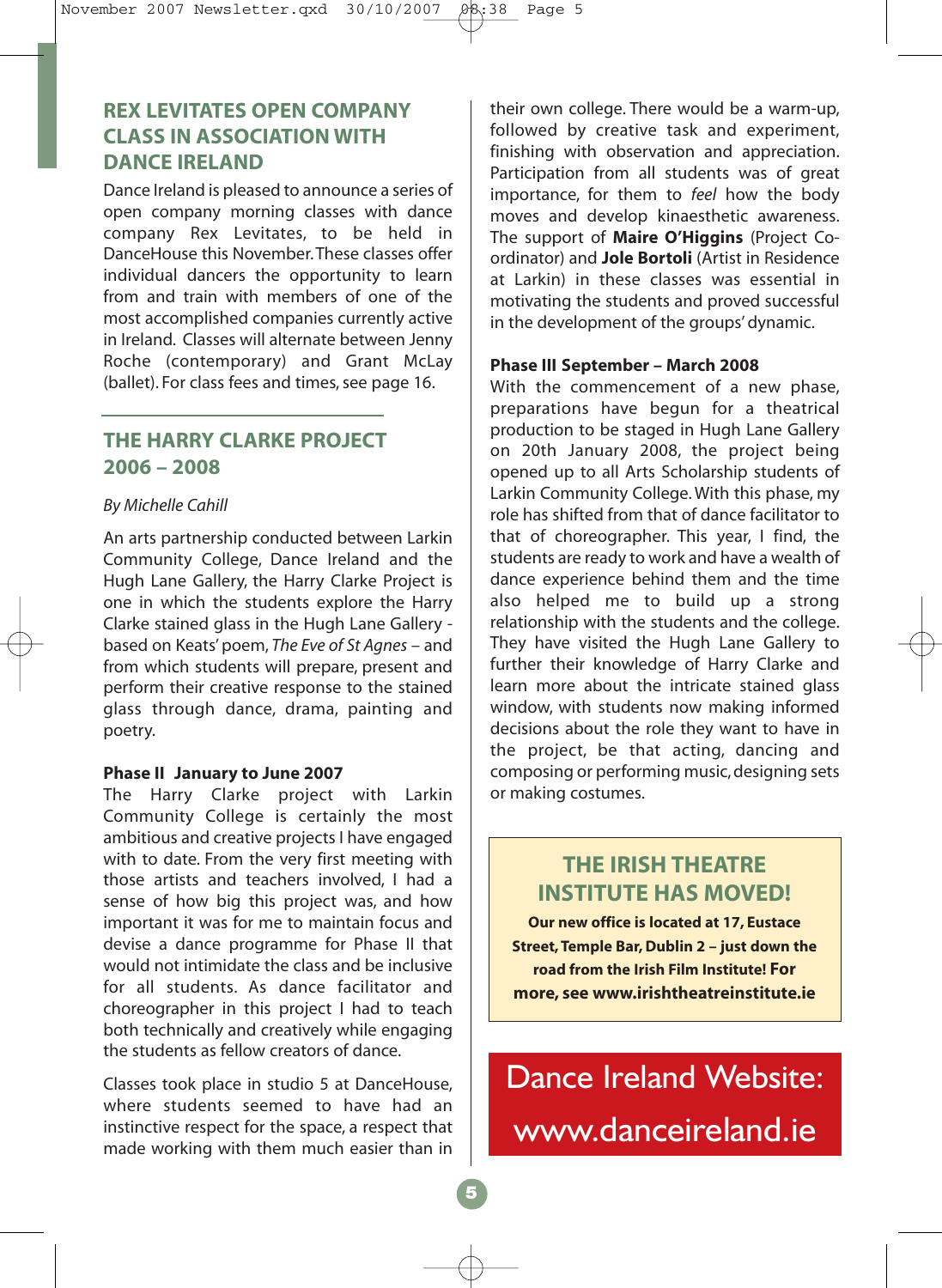# **AN EVENING OF ILLUSION AND PLAY IN DANCE HOUSE**

On Friday November 23rd an evening of illusion and play will take place in DanceHouse, at the opening of mixed media installation and launch of an original book by Joan Davis entitled *Maya Lila - Bringing Authentic Movement Into Performance.*

Maya Lila, the Sanskrit for illusion and play, is a research arts and performance practice that has been developed by Joan Davis in collaboration with artists from a variety of arts disciplines, over the past 6 years. It has been a progression of many years work by Joan, exploring dance, movement, body, nature, art, therapy, community and spirituality. Now the process and research of this important work has been documented in this unique publication and installation. Its originality offers an important contribution to the diversity of dance in Ireland and has been grant aided by the Arts Council.

Central to the evening is the ancestor tree, an installation by Joan Davis. This tree is a symbol of, and tribute to our ANCESTRY on many levels; all that has gone before us and has informed us, in our existence and expression here and now. During the launch guests will have the option of experiencing the installation through a process of participation.

Joan Davis has been exploring the nature of creativity most particularly from a body- based perspective for over 30 years. She pioneered Contemporary Dance in Ireland in the 1970s & 1980s and has consistently experimented with collaborative art as a professional artist and therapist.

The installation, supported by Dance Ireland, opens at 7.30pm on Friday November 23rd and runs until Sunday November 25th in DanceHouse.

For further information contact Mari Kennedy (087)9150264; email: moondancemari@gmail.com

# **COISCÉIM DANCE THEATRE**

CoisCéim expands its reputation in Europe this coming autumn with its award-winning show *Knots* touring to the Ludwigshafen Festival in Germany and to the UK under the umbrella of the acclaimed Aurora Nova Touring. With a Dublin Fringe award and an Edinburgh Fringe First under its belt, the company wowed audiences at the recent 5th International Festival of Contemporary Dance at the Venice Biennale and is now looking at a USA tour in early 2008. For those in Ireland that have not seen this high-octane show (or who want a second look) *Knots* will be back at Project for one week only from 27 November to 1 December.

After a spring national tour of *Out of Harm's Way*, CoisCéim's most recent outing was at the Dublin Fringe Festival where artistic director **David Bolger** choreographed a piece for the Daghdha run artists' club Mamuska Nights. His ten-minute piece *Osculation* reflected on the complex behaviour of kissing, and was inspired by a recent incident in Doheny & Nesbitts on Baggot Street when two men were asked to tone down their behaviour following complaints from regulars, after kissing each other briefly on the lips. Further work on this show will take place in 2008.

Also in 2008, CoisCéim's pioneering dance awareness and outreach programme, *Broadreach* is now in full swing for the second year running. The programme provides access and opportunity for people of all ages and abilities to participate, create and perform dance. Led by choreographer **Philippa**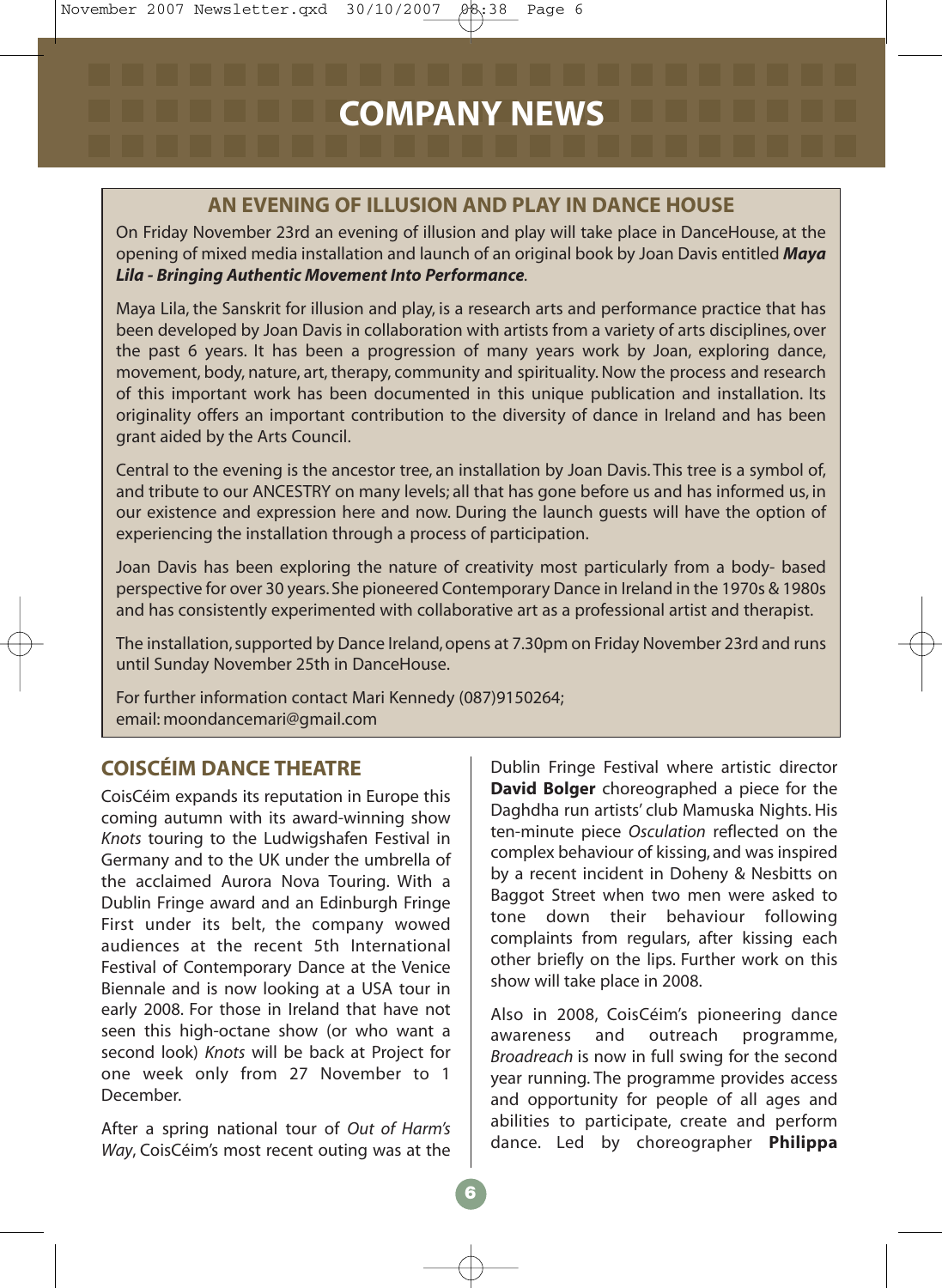**Donnellan**, CoisCéim *Broadreach* offers a range of projects and events which include: *Creative Steps* – a youth dance group for people aged 15-25; *Too Young to Be Old* – dance exercise classes for older people; regular evening classes in jazz, ballet and contemporary dance for adults; and *Liberty West* – a dance theatre piece to be performed by Dublin Bus staff under the innovative *Gut-Busters* health promotion programme.

2008 is looking just as busy for the company. Apart from the world premiere of *Dodgems* (conceived by Bolger and **Charlie O'Neill**, playwright) the company will spend time with **Liam Steel** researching and investigating further the work of **R.D. Laing** for a new piece in 2009.

*Knots* travels to Germany on 31st October and 1st November; the UK this November and December (8th to 10th November Nuffield Theatre, Southampton; 14th to 16th November Komedia, Brighton; 22nd & 23rd November The Lowry, Salford; 4th & 5th December Welsh Millennium Centre, Cardiff; 8th & 9th December Purcell Room, QEH, Southbank Centre, London) and will be in Ireland at Project Arts Centre from 27th November to 1st December. Tickets are available from Project at www.project.ie or by calling +353 1 881 9613/4.

For more information on productions, classes or Broadreach please contact Philippa Donnellan on 01-8784063 or philippa@coisceim.com.





*Framemakers,* **Elena Gianotti**

# **DAGHDHA DANCE COMPANY**

Limerick's advanced contemporary dance and arts company continues its autumn/winter programme of events with this month's Framemakers lecture, *The Happening*, taking as its central focus an exciting dialogue with Benedictine monk **Mark Patrick Hederman**, as well as performances by philosopher **Mary Fox** and sound designer **Robin Parmar**.

Framemakers, a lecture series concerned with choreography, social choreography and the rules we live by in society, propounds dance and dialogue as a tool that may demonstrate how and why we can manipulate these rules. This lecture takes as its starting point philosophy and symbolism, their respective roles in social choreography and the affect on society of each.

In many ways, the highlight of this month is a lecture by Mark Patrick Hederman - monk, philosopher and academic dean of Glenstal Abbey school. Having studied in Paris under the tutelage of the famous philosopher **Emmanuel Levinas**, Hederman has lectured in philosophy and literature in Ireland, the US and Nigeria. His published writings include *Kissing*,*The Dark* and *Manikon Eros* and he was also founding editor of respected cultural journal, *The Crane Bag*.

Also contributing to the evening's events are **Mary Fox**, with a background in the liberal arts and an MA in English and Philosophy from

*Osculation***, Mónica Muñoz Marín**

*Source: Ros Kavanagh*

Source: Ros Kavanaah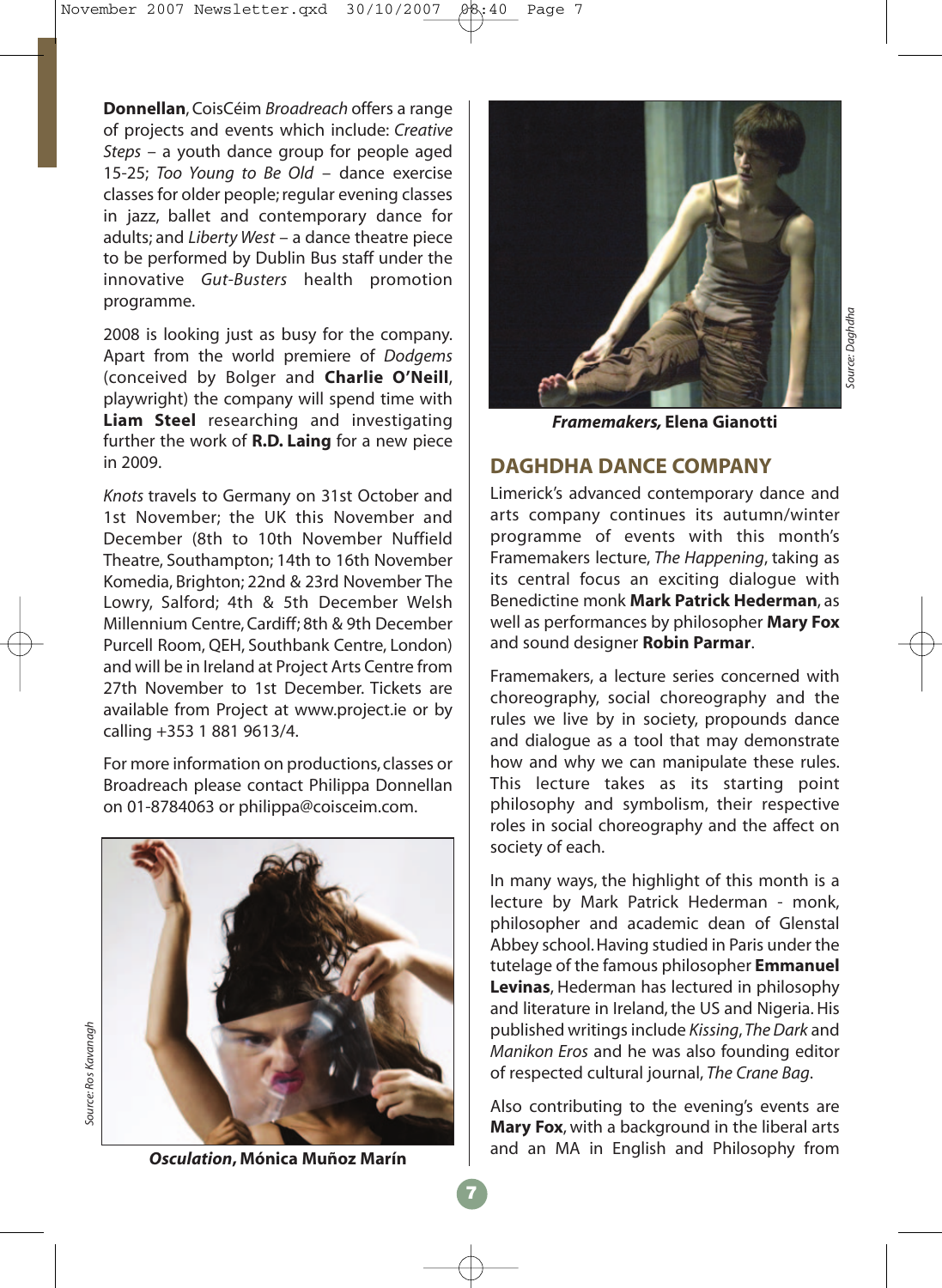Mary Immaculate College, Limerick; and Canadian-born sound designer **Robin Parmar**, who has turned his hand to physics, information systems, poetry, fiction as well as visual and performance art.

Combined with Daghdha's Field Studies series, Framemakers is an on-going element of Daghdha's programme of activities, and we invite audience members to participate in this relaxed yet engaging evening of lectures, events and short performances this November.

Framemakers, 15 November 2007, 8.00pm €10

Venue: Daghdha Space, St John's Church, John's Square, Limerick

Bookings (061) 467 872 | www.Daghdha.Ie

# **IRISH MODERN DANCE THEATRE**

Irish Modern Dance Theatre will tour Ireland and France this month with their production of *RrrrrrrrKILLKILLKILL*…*to infinity (make it look real)*. Choreographed by New York's **Chris Yon** and performed by **Jeanine Durning**, **Taryn Griggs** and IMDT artistic director **John Scott**, it aims to present everything that's ever happened/ever will happen all at once. This production is a research partner in the Arts Council Touring Experiment.



*RrrrrrrrKILLKILLKILL***…***to infinity (make it look real)***, IMDT.**

Also, in early December, Irish Modern Dance Theatre will begin rehearsals for their next production, *Next to Skin*. This is a lively and stimulating new work created by John Scott where the dancers attempt to create the space using their bodies and voices with breathtaking leaps, finely honed partnering and explosive joy.*Next to Skin* is available for tour bookings in late January/February 2008 following performances in Project from January 14th-19th.

Finally, November sees the return of our hugely popular modern dance classes for beginners. The class aims to teach individuals the basic techniques of modern dance. The classes run for a 4-week period every Thursday beginning the **15th November** from 7pm to 8pm in DanceHouse. Early booking is advisable!

See www.irishmoderndancetheatre.com or contact 01-671 5113 for further details.

# **DANCE THEATRE OF IRELAND**

**Dance Theatre of Ireland** première and tour a new work this November entitled, *Slow Down***.** This is a specially commissioned work from Paris-based Choreographer **Martine Pisani**, made possible through the support of the Arts Council, Cultures France and the French Embassy.

A wonderfully original choreographer, Martine Pisani's work has toured to much acclaim internationally in Europe and North America. Her subtle and unassuming language, laced with the poetics of dance, has affirmed a unique place and language in the world of dance and theatre. She trained with, amongst others, choreographers of the American experimental dance wave of the 60s - **David Gordon** and **Yvonne Rainer**. In France, she studied with **Odile Duboc**. For several years, she danced in various companies and eventually established her own Compagnie du Solitaire.

Martine's work probes the space that is necessary for meaning to remain open. Between being and playing, she is in search of the right distance. And she demonstrates that "*knowing how to play sometimes entails taking*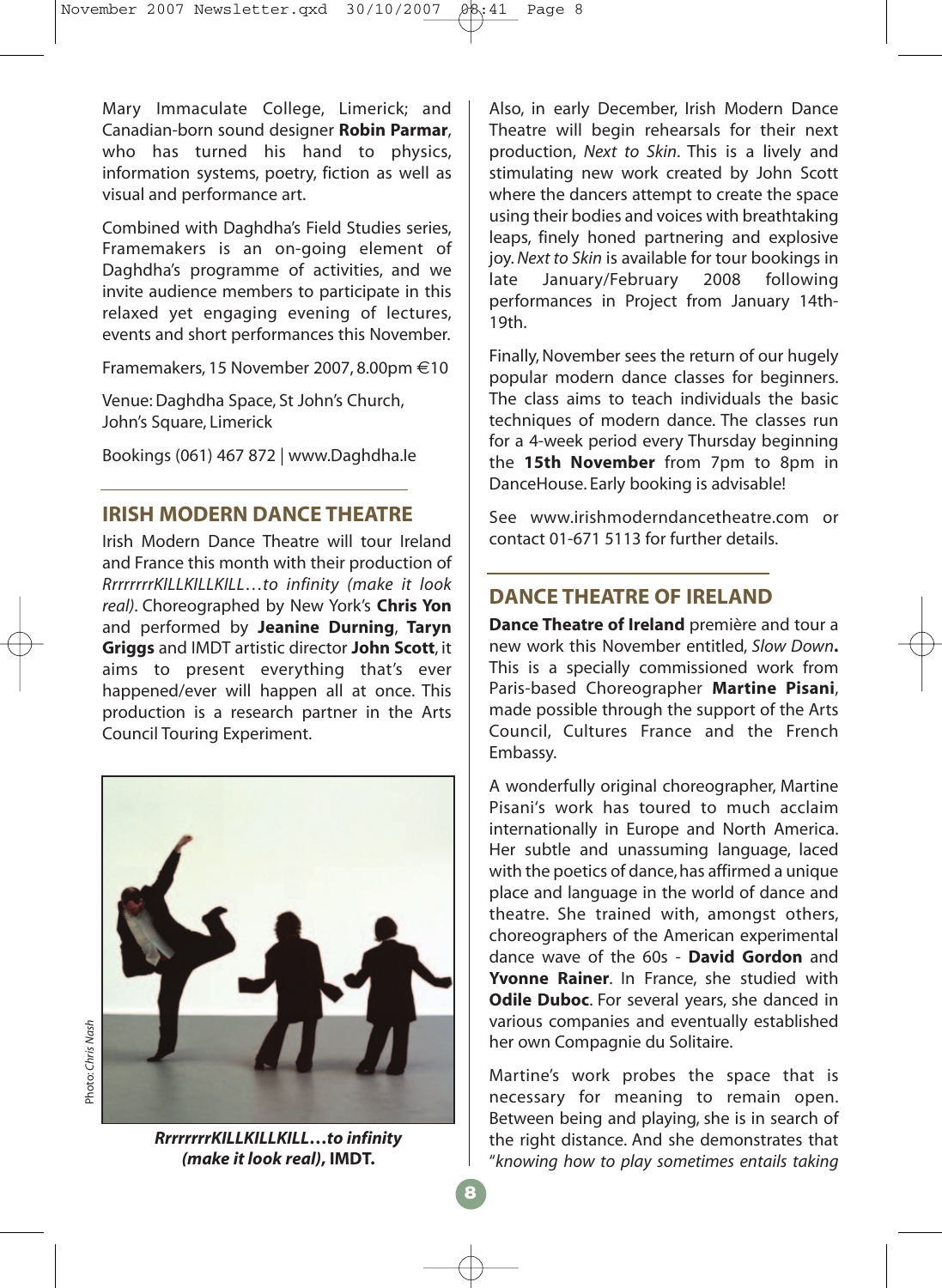*things seriously*." Her choreography brings a relaxed hilarity to the study of stage presence and, as she says, the nature of 'being'.

Performing in the work with Dance Theatre of Ireland is an international cast, including DTI Artistic Director **Robert Connor** along with dancers **Eneko Balerdi-Eizmendi**, **Lee Davern**, **Alex Iseli**, **Karl Paquemar** and **Tania Pieri**.

*Slow Down* explores the insignificant troubles, the practical jokes, the awkwardness and the barricades that make human relationships come alive. With jubilant detachment, six characters reveal the secrets and obstacles of a public performance, what it means to 'be there', onstage. Their hesitation, lost orientation and inarticulate declarations, discretely find irony in the everyday demands of discipline, creativity, concentration and ardour. Deliciously fun don't miss it!

*Opening at the Pavilion Theatre Dun Laoghaire, Nov 7-10th, followed by a national tour to: Galway Town Hall Theatre (Nov 12); Iontas Theatre, Castleblayney (Nov 16); Draíocht Blanchardstown (Nov 20th) Excel Centre Tipperary (Nov 22); Hawk's Well Theatre Sligo (Nov 25th); Watergate Theatre, Kilkenny (28 Nov)*

### **DTI: 01 280 3455 Email: danceire@iol.ie Web: www.dancetheatreireland.com**

# **BALLET IRELAND**

Ballet Ireland is busy putting the final touches to this season's production of *The Nutcracker*, opening at the NCH on October 27th. This will be followed by a huge nationwide tour during the month of December. The company is delighted to announce that the report on ballet in Ireland undertaken by **Derek Purnell** in the summer of 2006 has finally been published.The key recommendations in the report, as accepted by the Arts Council, mean that the ballet sector should receive funding increases of up to 30%.This is a major endorsement of the work being conducted within the ballet sector, especially when set against a background of funding increases of only 3.4% to RFO organisations earlier this year. Ballet Ireland looks forward to building on the work achieved



*The Nutcracker, Ballet Ireland.*

in the past with the Arts Council over the next three years. We wish to encourage all those in the community to read the report, a copy of which is available from the Arts Council's website.

In other news, Ballet Ireland is hosting its 4th Associate Programme this autumn, a course aimed at students of ballet with some years of experience. The programme involves masterclasses, workshops and video study and is led by education officer **Stephen Brennan**. The theme this year is *The Nutcracker*; participants will explore the history of this perennial favourite and contrast several productions of the ballet. Included is backstage access while the company dances in Dublin and tickets for the performance. Start date October 21st, ages 14 and older. Further information is available at balletireland@eircom.net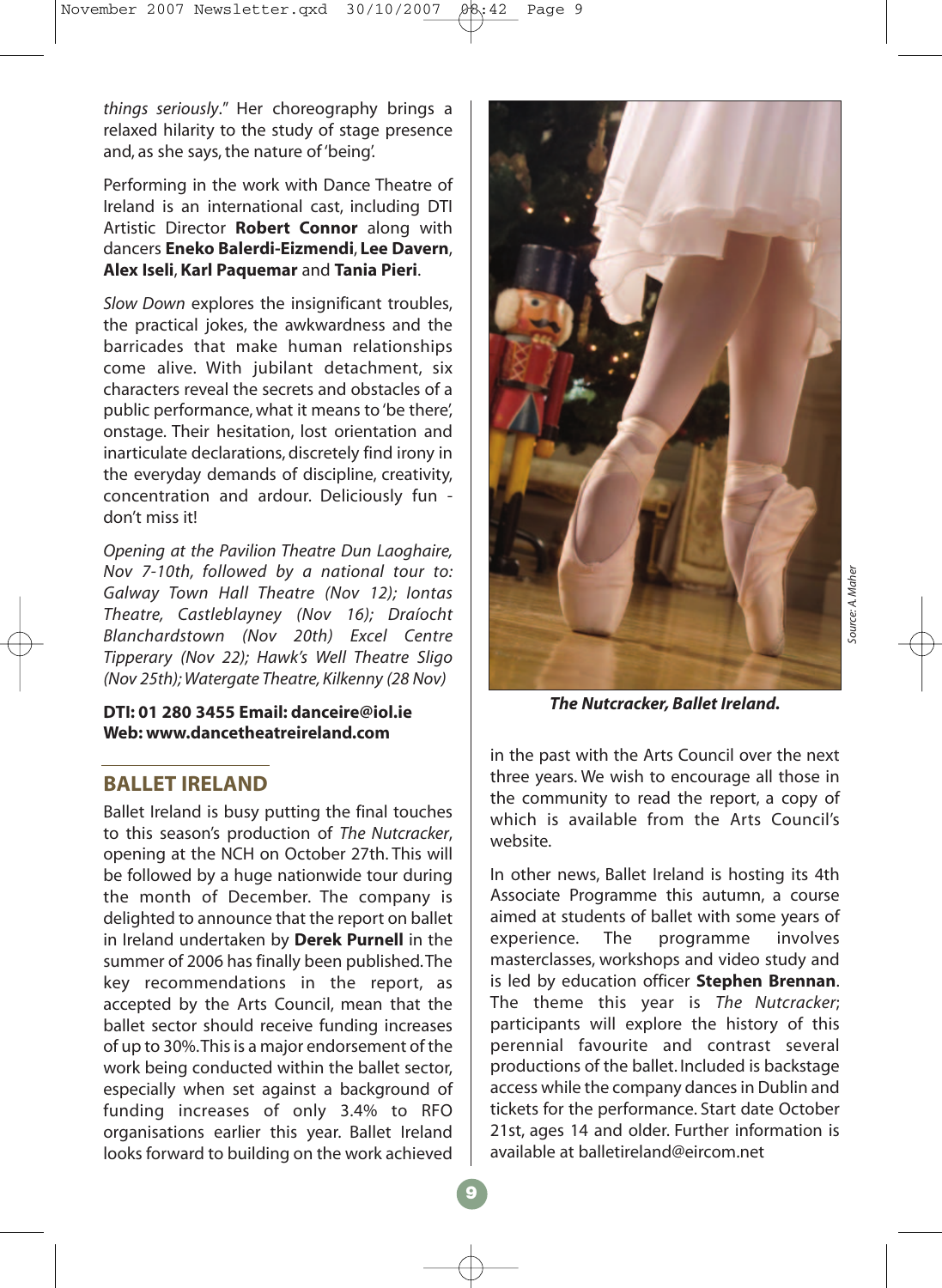# **JUNK ENSEMBLE**

*The Rain Party* recently won The Jayne Snow Award for Excellence and Innovation at Dublin Fringe Festival 2007. This award goes to brave, innovative, risk-taking work in pursuit of artistic excellence. *The Rain Party* finishes its tour with two final dates - Sonraigh Dance Festival, Wexford on Saturday 27th October at 4.30pm and 7.30pm (meeting point Wexford Arts Centre) and Droichead Festival, Drogheda on Thursday November 1st at 12.15pm and 2.30pm (meeting point Cafe ME, West Street). For further details please check www.junkensemble.com or contact junkensemble@gmail.com

In November,**Megan** and **Jessica Kennedy** will be working with visual artist **Fergus Byrne**, as part of his research and development period. Finally, in December, junk ensemble will perform in the Pavilion Theatre's production of *How To Catch a Mermaid*, directed by **David Horan** and choreographed by **Muirne Bloomer**.



*Rain Party,* **junk ensemble***.*

# **DAGHDHA DANCE COMPANY SEEKS**

# **GENERAL MANAGER**

DAGHDHA DANCE COMPANY, ONE OF IRELAND'S LEADING ARTS ORGANISATIONS SEEKS A GENERAL MANAGER TO MANAGE AND COORDINATE THE FINANCIAL, LEGAL, HUMAN RESOURCES, AND COMMUNICATION NEEDS IN DAGHDHA'S HISTORIC BUILDINGS ST. JOHN'S SOUARE, LIMERICK

**10**

SALARY EUR35,000 - 40,000

FOR FULL JOB DESCRIPTION GO TO WWW.DAGHDHA.IE OR CALL 061 467 872

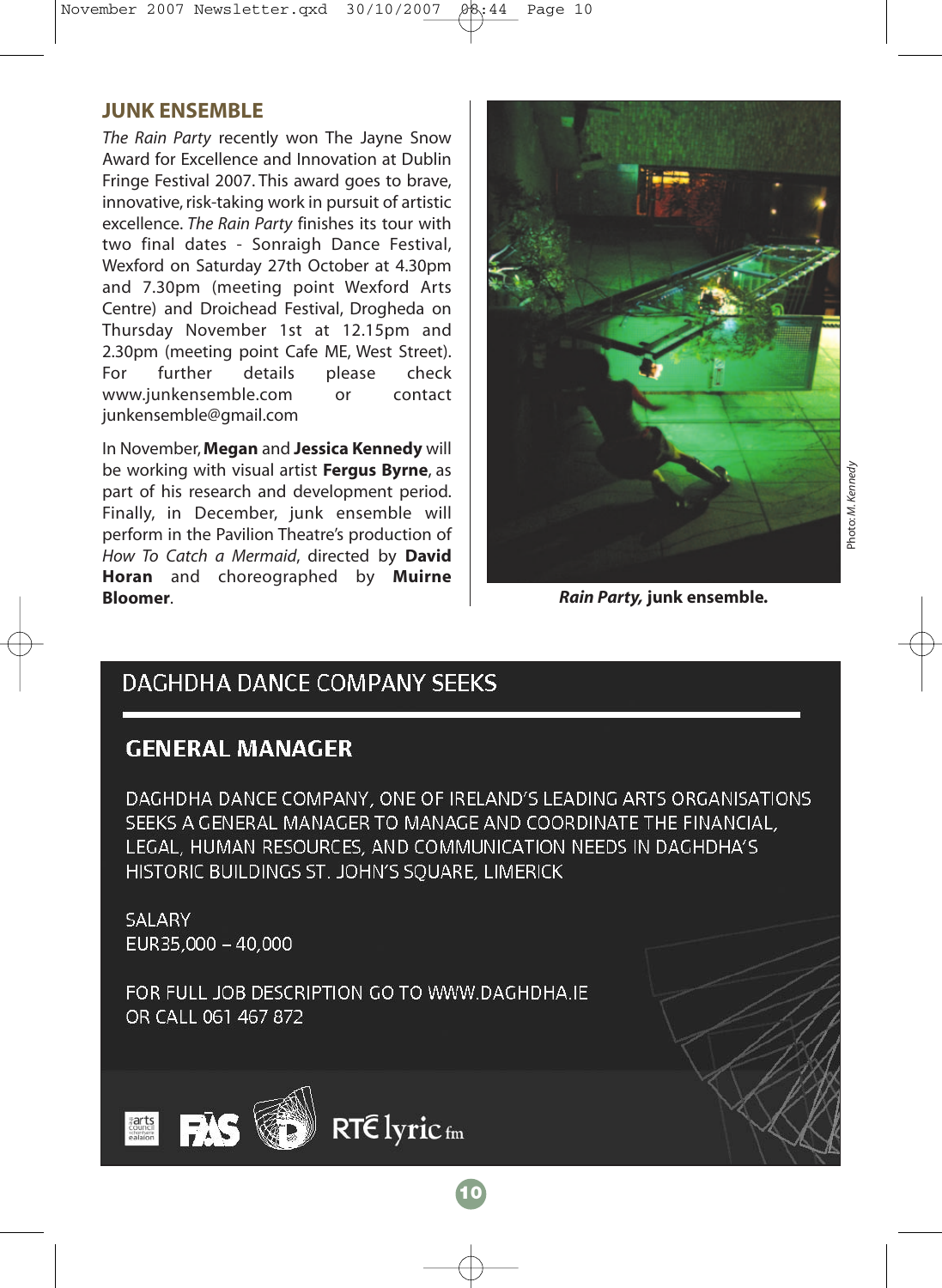

*I Can't Handle Me, Chantal McCormick.*

### **FIDGET FEET AERIAL DANCE**

Fidget Feet Artistic Directors **Chantal McCormick** and **Jym Daly** lead a pioneering performance company that crosses the boundaries of a number of different artforms, combining aerial circus skills, theatre, dance, music and video art. Described by Wolfgang Hoffman as '*one of the most fresh and dynamic aerial circus acts in Europe*', in 2006 Fidget Feet were the first aerial dance company to receive revenue funding from the Arts Council. And now, with their *Invoke and Solo* tour featuring the performance *I Can't Handle Me*, this is your chance to discover Fidget Feet for yourself. Best described as the story of the course of life from girl to woman, *I Can't Handle Me* is a startlingly fresh, sometimes violently raw piece of dance. It is a vibrant, engaging, brave and often provocative show. To find out more about Fidget Feet, check out our web site www.fidgetfeet.com

# **LEGITIMATE BODIES**

On the 17th and 18th November **Nick Bryson** and **Cristina Goletti**, in conjunction with Birr Theatre and Arts Centre and Offaly County Council, are pleased to present *D-Day: Dance All Day*, a weekend of workshops and dance classes at all levels.This is a two-day celebration of dance that promotes Co. Offaly as a point of artistic and geographic intersection in the country as well as facilitating the networking of artists in the pursuit of excellence in their practice. The wide range of styles and levels reflects the policy of Legitimate Bodies, which is to make dance visible, accessible and real.

While the first day is a fun, beginners-friendly programme of classes in various styles ranging from ballet, Egyptian and oriental dance to flamenco and contemporary aimed at the local community, the second will focuses on more dedicated dance practitioners. Legitimate Bodies is delighted to host two highly respected and inspiring Irish-based dance artists: **Libby Seward** and **Cindy Cummings**. The schedule is as follow:

Release Class and Floor Work (*C. Goletti/N. Bryson*) 10.30am-12pm Movement Exploration and Composition (*L. Seward*) 12.15pm – 2.15pm Contact Improvisation Workshop (*C. Cummings*) 3.15pm – 5.30pm

Venue: Tullamore (1hr train journey from Dublin or Galway)

Cost:  $\in$  25 for the whole day,  $\in$  10 per session

Bookings/Details: legitimatebodies@eircom.net / 057 9122911

And later this month, as part of **Fix '07**, the 7th International Performance Art Festival in Belfast organised by **Catalyst Arts** (www.fixcatalyst.org.uk), Legitimate Bodies Dance Co. will participate in an exciting and vibrant evening of contemporary dance at the **Old Museum Arts Centre** on the 26th November at 8pm. The programme for the evening includes Italian dancer **Marta Ciappina** presenting *Breathing Space*, a solo she developed in collaboration with legendary New York choreographer **John Jasperse**, alongside Bryson and Goletti' s dance theatre work *History is Still a Game* and the recent *Lingering on a Diagonal*.

During the day there will be a great opportunity for dancers with some experience and dedicated movement practitioners to meet the artists for a 2-hour workshop in the OMAC from 1pm to 3pm, with the session starting with a release-based warm up that focuses on alignment, spine and floor work and culminating in a dynamically challenging sequence that emphasize the use of the body in the space.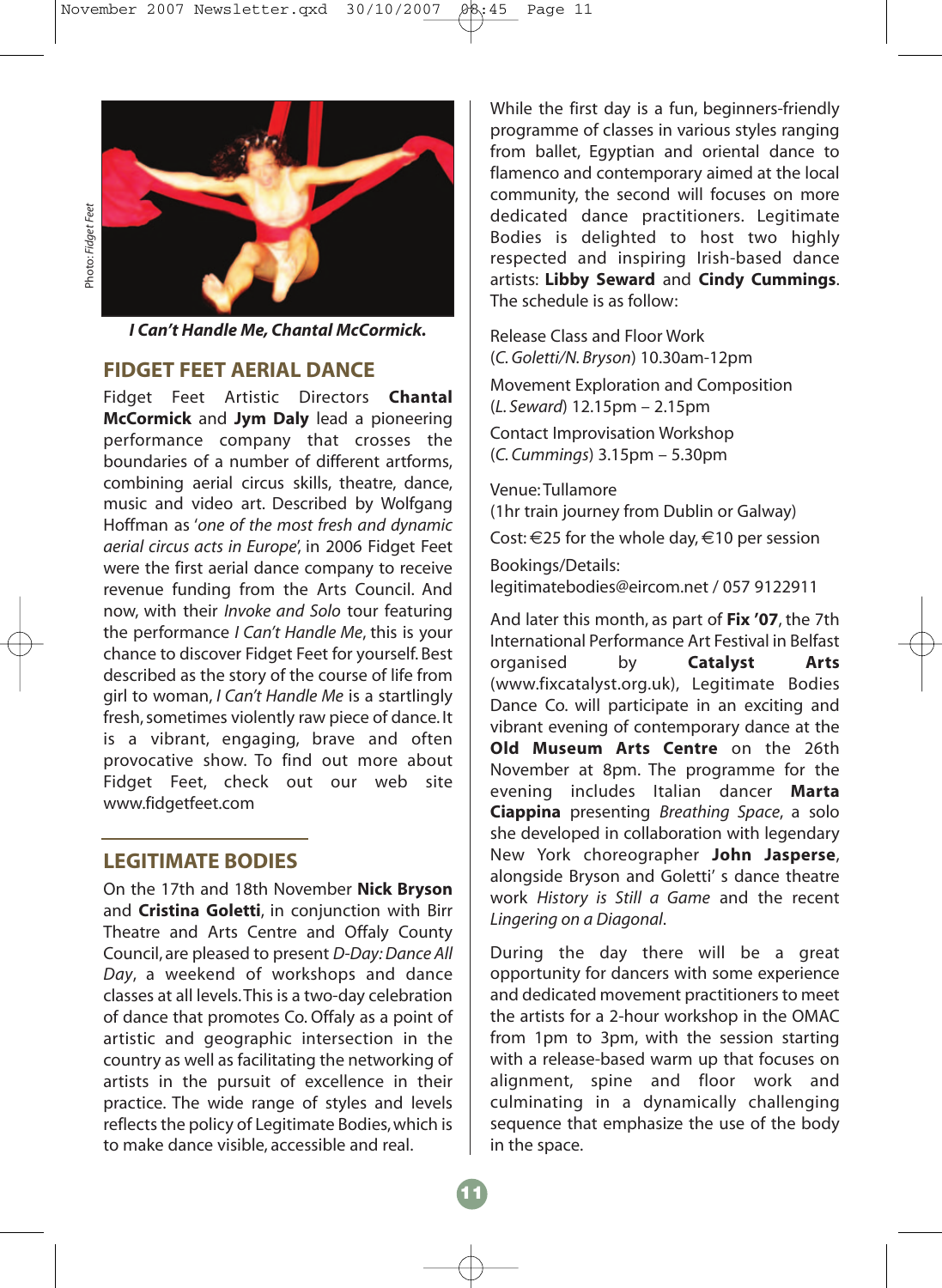### **Workshop price:** £7 regular fee / £5 conc.

**Workshop enquires:** legitimatebodies@eircom.net

**Tickets and Bookings:** Old Museum and Arts Centre (OMAC) on 048 90 23 3332

# **PROFESSIONAL PROCRASTINATORS**

Each show of *LADYLIKEness* is a compelling, once-off performance. You are invited to watch as five accomplished performers of dance, music and acting, expose how they work together. Based in movement and inspired by the words of Antonin Artaud *"…a unique language halfway between thought and gesture… a violent, physical determination to shatter the false reality"* is used in order to augment the performers work and to envelop observers. Be welcomed into their final moments of creation and collaboration, as they leave much of their work till the last minute...literally. Thereafter, be party to the dramatic transformation as they step into their roles as performers, and present you with this exciting newly completed work. This project has been supported by a bursary from the Wexford County Council

### *Wexford Arts Centre, Wexford Town*

*December 6th, 7th & 8th 8pm €10/€12 (conc. for Dance Ireland members)*

# **FULL-TIME TRANSITION YEAR DANCE MODULE 2008**

This revolutionary new dance module offers talented young students the opportunity to experience full-time vocational dance training in a professional environment and an insight into the wider spectrum of dance studies. This pioneering project will develop into a full-time vocational dance school with academic studies for 5th and 6th year students from September 2008

Students on the 10-week module will follow a broad curriculum of both practical and theoretical studies including: ballet, contemporary, jazz, hip hop, flamenco, musical theatre, choreography, Pilates, nutrition and

fitness, anatomy and teaching studies. There will also be an opportunity to visit the European mainland, visit a vocational dance school and attend classes and the theatre. Ideally students will continue classes with their own teacher and this study will complement their training. Optional academic tutoring is available in Leaving Certificate subjects with The Institute of Education, Dublin.

The Module is being facilitated by **Rachel Goode** (ARAD RTS, BRS Dip), Module Director and Principal of the long established Goode School of Dance, in association with **Emma Hayward** (BA Hons, ISTD CDE, RAD RTS, Pilates Instructor) Module Artistic Director and fulltime teacher for the GSOD.Teachers include **Liz Roche** (Contemporary), **Jane Shortall** (Hip Hop), **Joyce Richardson** (Flamenco) and **Helene Montague** (Musical Theatre) and regular guest teachers from the professional dance world including **Fiona Chadwick** (exprincipal Royal ballet), **Robert Conner**, **Loretta Yurick** (Dance Theatre of Ireland), **Stephen Brennan** (Ballet Ireland), **David Bolger** (CoisCéim), **Katherine Lewis** (INYB) and **Monica Loughman**.

Entry to this course is by audition and students must have previous dance experience. While the course is aimed at transition year students, places will be offered to older applicants who successfully audition. The Transition Year Dance Module shall run from 7th January – 14th March 2008 at DanceHouse, Foley St., Dublin 1.

Auditions will be held at DanceHouse on Saturday 10th November 2007 at 2pm. Registration 1pm. Class to be taken by Fiona Chadwick and Liz Roche.

For further information, a prospectus and an application form please contact: Tel: 01 287 2281

Web: www.thegoodeschoolofdance.com; Email: info@thegoodeschoolofdance.com

### **COLLEGE OF DANCE**

The new academic year commenced on 24th September, until 14th December, with forty-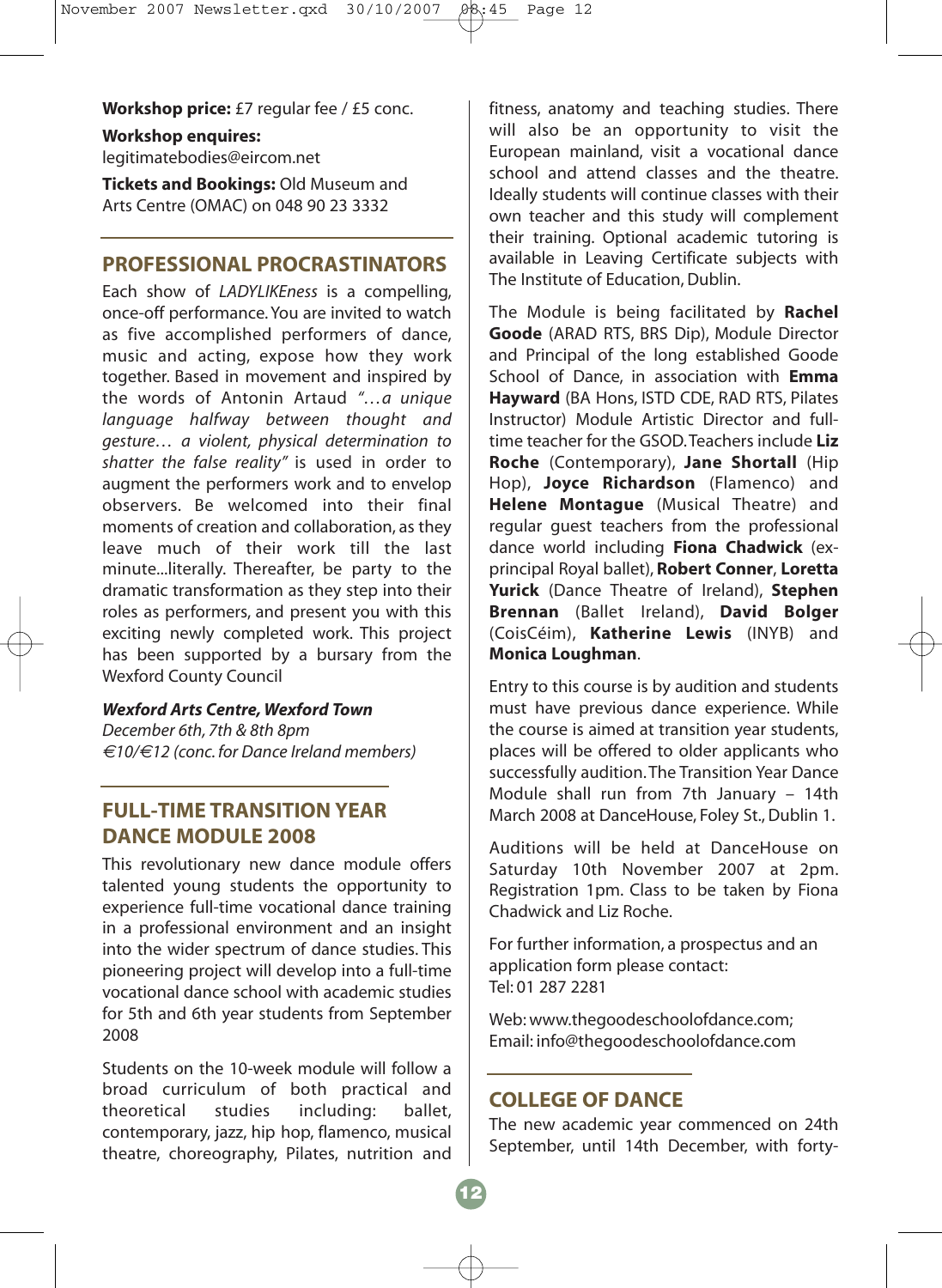four students - including eight boys - currently in full-time professional dance training. This year we again have students who hail from throughout the island - from Dublin to Tralee, from Waterford to Galway, from Wexford to Lisburn.

**Joanna Banks** continues as Artistic Director and teacher of Classical Ballet with **Ester O Brolchain**, Assistant Artistic Director, teaching both Classical Ballet and Dance History. **Bernadette O'Rourke** teaches Jazz Dance and Pilates and **Samantha Lyons** remains at the college as teacher of Contemporary Dance. We are delighted to confirm that **Katherine Lewis** will continue to teach ballet class to all students, despite having recently been appointed Artistic Director of the Irish National Youth Ballet Company, with the additional responsibility this brings. By kind permission of Ballet Ireland **Stephen Brennan** shall continue to teach a specialised ballet class for all the boys each week, and we also extend a warm welcome to **Sara Moussoulides** as Tap teacher. Finally, our Vocal Studies programme runs in collaboration with the Royal Irish Academy of Music under tutor **Maureen-Victoria Ward**.

During September, Ester O Brolchain was invited by the Anna Livia International Opera Festival to choreograph the dance sequences in *The Pearl Fishers*, in which three college students, **Kelly Byrne**, **Grainne O'Reilly** and **Dean Ryan** danced. Also, Independent Ballet Wales invited 20 senior college students to take class with the company on stage at the Pavilion Theatre, Dun Laoghaire prior to the performance of *Coppelia* on Friday 26th October which all college students attended.

Finally, as always we are delighted to see former students prosper - **Diarmaid O'Meara**, currently studying at Central School of Ballet, U.K. has been awarded a Bank of Ireland Millennium Scholarship, becoming the fifth College of Dance student to win this award over the past five years.**Clare Doyle** is performing in *Lord of the Rings* at Drury Lane Theatre, London and **Alan Kelly**, having graduated from Laine Theatre Arts, is on tour with the musical *We will Rock You* in Zurich and Vienna.

All members of Dance Ireland are welcome to join daily senior ballet classes. Timetables are available from the office. Cost: €8 per class. For Prospectus and further information contact the College of Dance, Knox Hall, Monkstown Road, Monkstown, Co. Dublin. Tel/Fax: 01 2304115. Website: www.collegeofdance.com.

### **SHAWBROOK NEWS**

LD Dance at Shawbrook has completed its 23rd International Dance Summer School – and it seems like only yesterday when students slept in leaking tents, ate sitting on straw bales around the fire and washed in the Inny river. It all culminated with the annual Course E performance in Backstage Theatre with **Cathy Sharp** and dancers from her company mentoring Irish and English students – with two Irish students in particular, **Jenny Griffith** and **Liv O'Donoghue**, both recent graduates, making us proud.

Longford Dance directors, **Philip Dawson** and **Anica Louw**, have brought yet another busy artistic programme to a successful conclusion, amongst the highlights of which was the Longford Dance festival, shortly after Easter, which delighted audiences with a spectacular forest show by **NYD** and **Rachel Wynne**'s Expandance, movingly accompanied by **Helene Montaque**'s music within **Kristo Dawson**'s amazing purpose-built performance space in the forest.

First prize in the Shawbrook Dance Award went to **Cliodhna Hoey**, a former student of Anica's who completed her studies in Arnhem, Holland, and who is now to be found dancing with Fabulous Beast Dance Theatre Company. The Irish National Dance Awards were also held in Backstage Theatre, Longford with the senior cup going to **Stephanie Dufresne** (Phyllis Hayes) and **Roisín Laffan** (Sinead Dunbar) the recipient of this year's junior cup. Indeed, there were so many entries that the committee has decided that from next year, these awards will be held over two days.

The Shawbrook-based **Irish National Youth**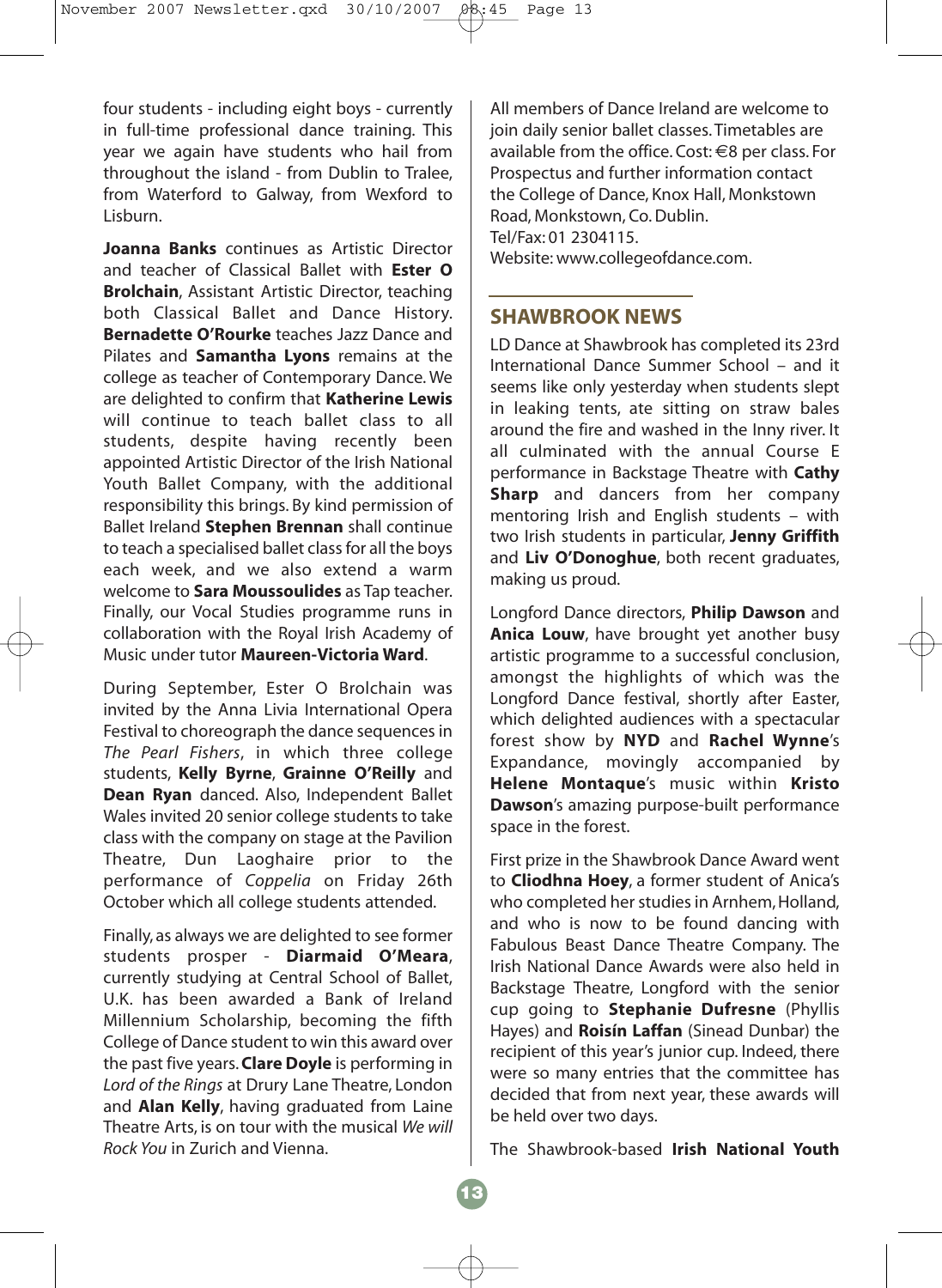**Dance Company** performed *My Funeral*, a piece choreographed and devised by **Anica Louw** and **Olwen Grindley**. This year the company had forty-five members from five schools, with students from Limerick, Clare, Galway, Westmeath, and Longford for sixteen residential weekends. Course teachers included Louw and Grindley, along with **Fiona McGinty**, **Cara O Shea**, **Sophie Bailey**, **Karl Sullivan** and **Manchan Magan**.

Shawbrook master classes were taught by **Jean Nuckey**, **Lorena Randi**, **Dollie Henry Jenkins**, **Sonia Rafferty**, **Cathy Sharp**, **Amy Doughty**, **Chantal McCormack** and **Cheryl Therrien**; Shawbrook Summer School teachers included many of the aforementioned, alongside **Jenny McMahon**, **Jane Tucker**, **Emma Hayward** and **Dominique Cardito**. Finally, scholarships were awarded to **Holly Lloyd**, **Robyn Byrne**, **Orla McCarthy**, **Alison Butler**, **Aisling Kennedy**, **Jessica Mulcahy**, **Jessica O'Driscol, Breene** and **Deirdre Griffin**. After all this frenetic activity, autumn comes as something of a welcome respite – though we're already busying ourselves with all the planning and coordination necessary for another exciting year at Shawbrook/LD Dance Trust Teo.!

# **SALSAMANIA**

Galway Salsa Congress – workshops with national and international instructors; dance shows as well as three live salsa bands and gala dinner; 2nd to 4th November, Salthill Hotel, Galway. Further details at www.galwaysalsacongress.com or email info@salsamania.com

### **WANTED – BALLET DANCER, MALE**

Male ballet dancer required for ballet school production, if interested please call Sinead on 086 8069963

### **BELLY DANCE IRELAND**

Belly Dance Mind Body Spirit Healing, **Sunday 11th November** at Rainbow Holistic Healing Centre, Blackrock, Co Dublin.All welcome.Further details contact Belly Dance Ireland at (01) 2963856 or 0868886036 valdance@eircom.net

# **FLUXUSDANCE SEEKS COMPANY MANAGER**

Fluxusdance, an innovative and developing dance company based in the Irish midlands, is seeking a dynamic and experienced company manager to join forces with our artistic director in expanding and developing our company into the future. The successful candidate will work closely with the artistic director to oversee the smooth running of the company, the management of the company's programme, day-to-day activities such as project management, finance and administrative tasks as well as assuming responsibility for our touring schedule and the development of national and international links.

The person must have at least 3 years experience of arts management, administration and project management, as well as a possessing a track record in marketing, financial management and fundraising. Some experience of dance is desirable but not essential.

Salary is commensurate with experience, in the region of €30-35k per annum and the position is based in the Riverbank Arts Centre, Newbridge, Co. Kildare. For further information please contact Cathy at 045 531555 or email us at fluxusdance@ireland.com

Interested candidates should submit a CV and letter of application to: Cathy O'Kennedy, Fluxusdance, Riverbank Arts Centre, Main St, Newbridge, Co. Kildare

# **Dance Ireland – Equipment for hire**

There are a number of pieces of equipment available for hire to all members at nominal rates. These include: ballet barres, piano (digital Kawai CN370), digital camcorder, digital camera, iPod stereo speaker, projectors, projector screens, television, DVD player, portable TV trolley. For more information please contact Duncan at 01 8848103 or Email duncan.keegan@danceireland.ie, with 'Equipment Hire' in the subject line.

**14**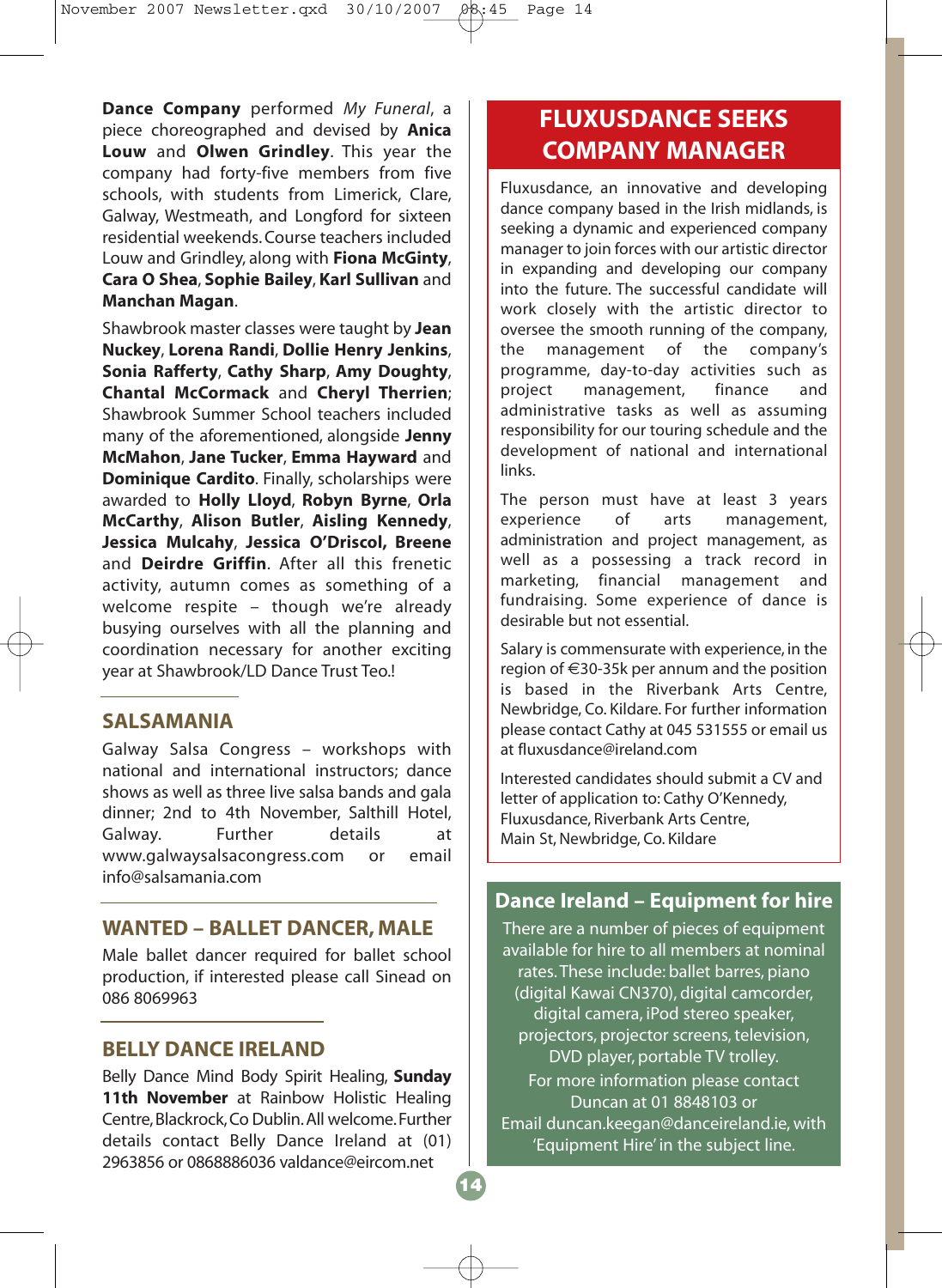# **EVENTS LISTINGS**

| <b>Date</b>                                                                          | <b>Event</b>                                                          | <b>Location</b>                                                                                                                                                                                                                                                                                 |
|--------------------------------------------------------------------------------------|-----------------------------------------------------------------------|-------------------------------------------------------------------------------------------------------------------------------------------------------------------------------------------------------------------------------------------------------------------------------------------------|
|                                                                                      | <b>Ballet Ireland</b>                                                 |                                                                                                                                                                                                                                                                                                 |
| 1 Nov<br>2 Nov<br>3 Nov<br>4 Nov                                                     | <b>The Nutcracker</b>                                                 | Moat Theatre, 045 883030<br>Alley Arts Centre, 028 71384444<br>An Grianán, 074 9120777<br>Source Arts Centre, 0504 90204                                                                                                                                                                        |
|                                                                                      | <b>CoisCéim Dance Theatre</b>                                         |                                                                                                                                                                                                                                                                                                 |
| 27 Nov - 1 Dec                                                                       | Knots                                                                 | Project Arts Centre 001 8780813/14                                                                                                                                                                                                                                                              |
|                                                                                      | <b>Dance Theatre of Ireland</b>                                       |                                                                                                                                                                                                                                                                                                 |
| 7 - 10 Nov<br>12 Nov<br>16 Nov<br>20 Nov<br>22 Nov<br>25 Nov<br>28 Nov               | <b>Slow Down</b>                                                      | Pavilion Theatre, 01 2312929<br>Galway Town Hall Theatre, 091 569777<br>lontas Theatre, 042 9753400<br>Draiocht, 01 8852622<br>Excel Centre, Tipperary, 062 80520<br>Hawk's Well Theatre, 071 9161518<br>Watergate Theatre, 056 7761674                                                         |
|                                                                                      | <b>Echo Echo Dance</b>                                                |                                                                                                                                                                                                                                                                                                 |
| 13 - 14 Nov<br>15&16 Nov<br>18 Nov<br>19 Nov<br>22 Nov<br>25 Nov<br>27 Nov<br>29 Nov | Consequences                                                          | Waterside Theatre, 048 7131 4000<br>Old Museum Arts Centre 048 90233332<br>Hawk's Well Theatre, 071 9161518<br><b>Riverside Theatre, 048 70323232</b><br>Galway Town Hall Theatre, 091 569777<br>Siamsa Tire, 066 7123055<br>The Firkin Crane, 021 4507487<br>Belltable Arts Centre, 061 319866 |
|                                                                                      | <b>Fidget Feet</b>                                                    |                                                                                                                                                                                                                                                                                                 |
| 22 Nov<br>25 Nov<br>28 Nov<br>30 Nov                                                 | I can't handle me/Invoke                                              | Glór, Ennis 065 6843103<br>The Dock, Co. Leitrim 071 9650828<br>Backstage Theatre 043 47888<br><b>Firkin Crane 021 4507487</b>                                                                                                                                                                  |
|                                                                                      | <b>Fishamble/Pat Kinevane</b>                                         |                                                                                                                                                                                                                                                                                                 |
| 16, 23, 30 Nov                                                                       | Forgotten                                                             | DanceHouse 01 855 8800                                                                                                                                                                                                                                                                          |
|                                                                                      | <b>IMDT</b>                                                           |                                                                                                                                                                                                                                                                                                 |
| 6 Nov<br>7 Nov<br>9 Nov<br>10 Nov<br>12&13 Nov<br>16&17 Nov<br>19 Nov<br>24 Nov      | RrrrrrrKILLKILLKILL                                                   | <b>Balor Theatre 074 9131840</b><br>Mermaid Arts Centre 01 2724030<br>Roscommon Arts Centre 090 6625824<br>The Playhouse, Derry 048 71268027<br>Mullingar Arts Center 044 9347777<br>Citedanse, Grenoble<br><b>Axis Arts Centre 01 8832100</b><br>Siamsa Tire 066 7123055                       |
|                                                                                      | Joan Davis/Maya Lila                                                  |                                                                                                                                                                                                                                                                                                 |
| 23 Nov<br>23-25 Nov                                                                  | Maya Lila: Bringing Authentic Movement into Performance<br>Exhibition | DanceHouse 01 855 8800<br><b>DanceHouse</b>                                                                                                                                                                                                                                                     |